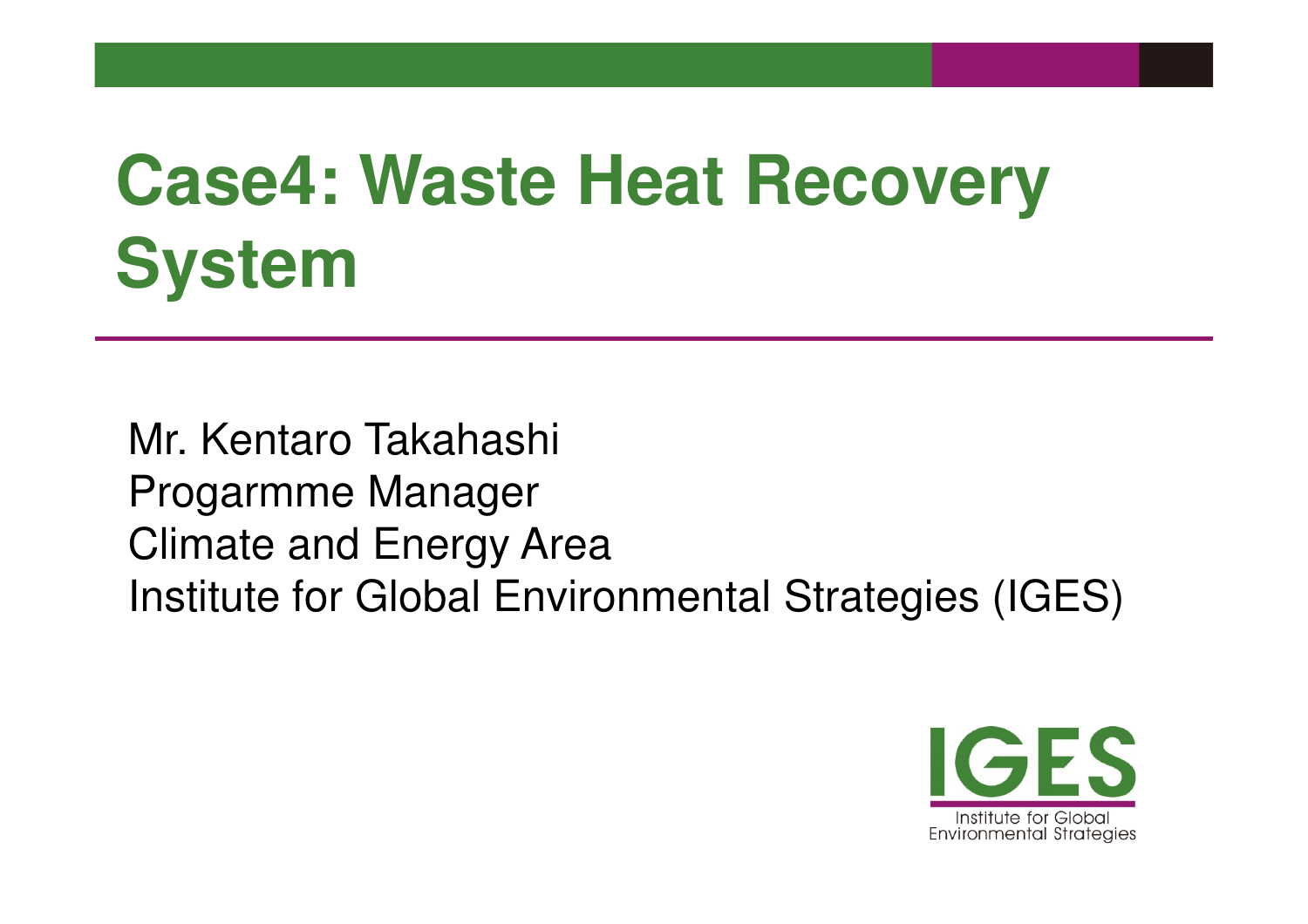#### **Project image**





Source: Indonesia JCM webisite http://jcm.ekon.go.id/en/index.php/content/MjM%253D/gallery

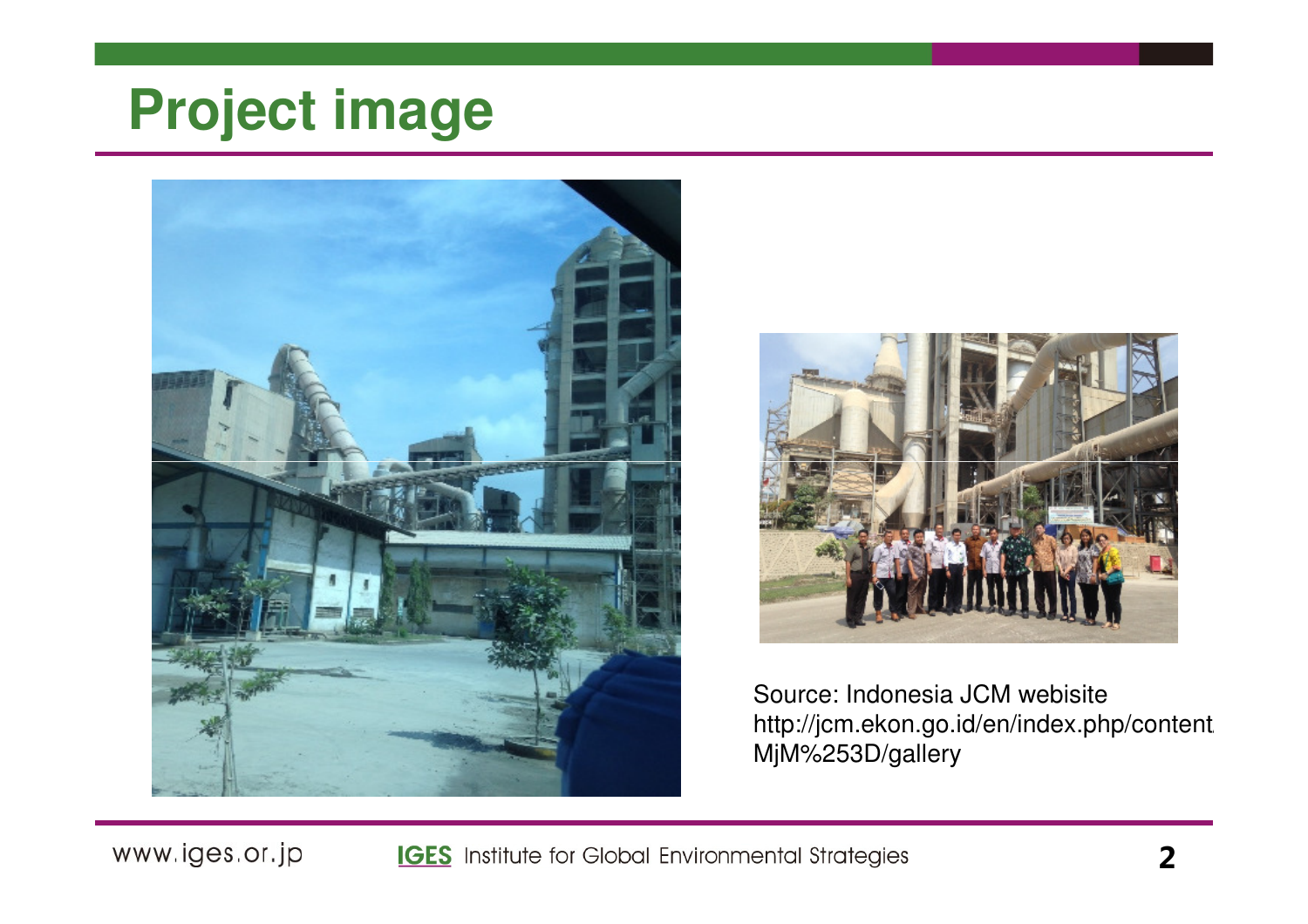### **Eligibility Criteria:ID\_AM001**

#### **1st Approve Methodology in Indonesia on 19 May 2014**

| <b>Criterion 1</b> | The project utilizes waste heat from the cement production       |
|--------------------|------------------------------------------------------------------|
|                    | facility by waste heat recovery (WHR) system to generate         |
|                    | electricity.                                                     |
| <b>Criterion 2</b> | WHR system consists of a Suspension Preheater boiler (SP)        |
|                    | boiler) and/or Air Quenching Cooler boiler (AQC boiler), turbine |
|                    | generator and cooling tower.                                     |
| <b>Criterion 3</b> | WHR system utilizes only waste heat and does not utilize fossil  |
|                    | fuels as a heat source to generate steam for power generation.   |

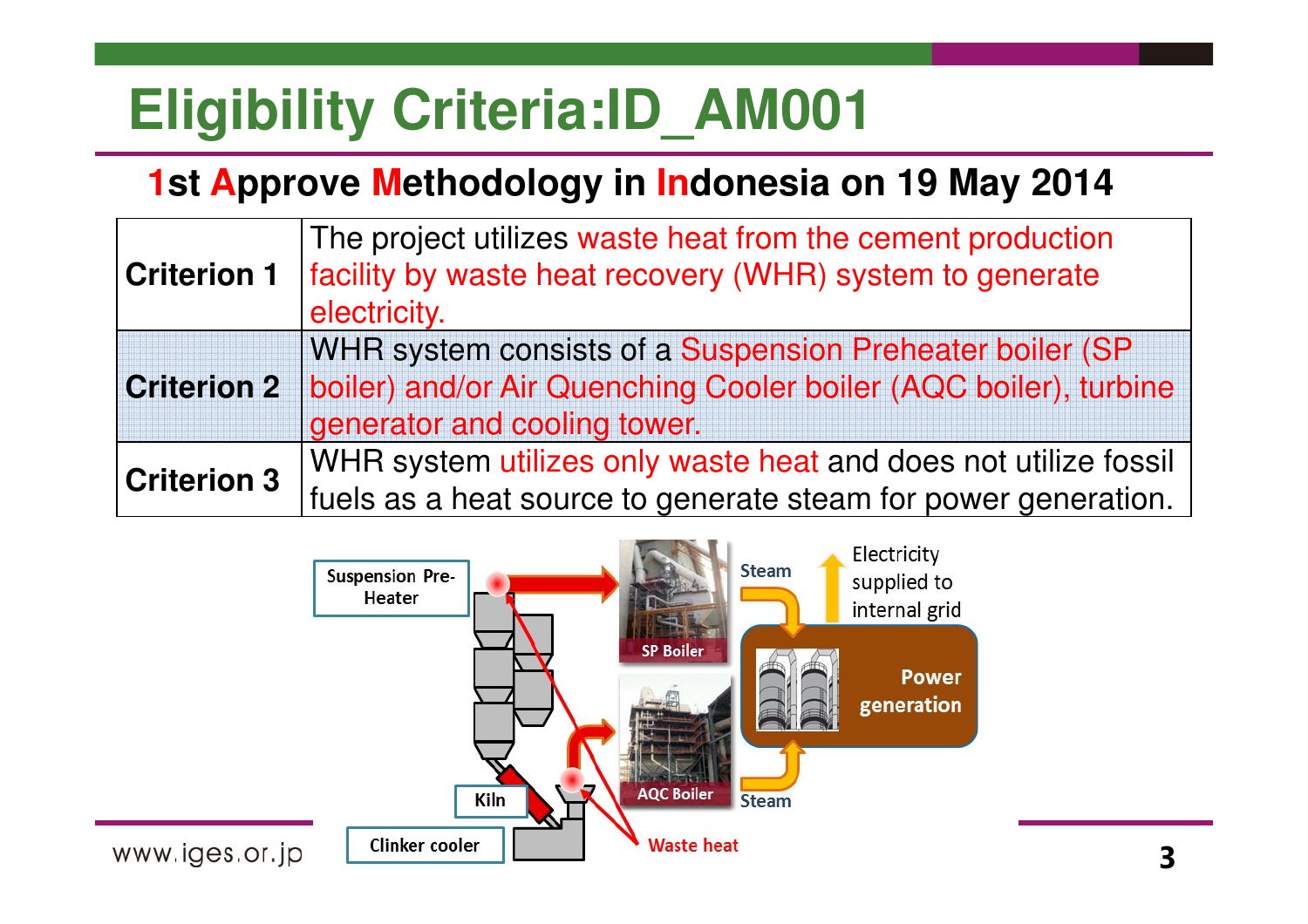## **Eligibility Criteria:ID\_AM001**

| <b>Criterion 4</b> | WHR system has not been introduced to a corresponding<br>cement kiln of the project prior to its implementation.                                                                                                                                                                                                                                                                                                                                                                                                                                                                                                                                                                                                                                                        |
|--------------------|-------------------------------------------------------------------------------------------------------------------------------------------------------------------------------------------------------------------------------------------------------------------------------------------------------------------------------------------------------------------------------------------------------------------------------------------------------------------------------------------------------------------------------------------------------------------------------------------------------------------------------------------------------------------------------------------------------------------------------------------------------------------------|
| <b>Criterion 5</b> | The cement factory where the project is implemented is<br>connected to a grid system and the theoretical maximum<br>electricity output of the WHR system, which is calculated by<br>multiplying maximum electricity output of the WHR system by<br>the maximum hours per year (24 $*$ 365 = 8,760 hours), is not<br>greater than the annual amount of the electricity imported to the<br>cement factory from the grid system:<br>$\triangleright$ During the previous year before the validation, if the<br>validation of the project is conducted before the operation of<br>the project, or<br>$\triangleright$ During the previous year before the operation of the project,<br>if the validation of the project is conducted after the<br>operation of the project. |
| <b>Criterion 6</b> | The WHR system is designed to be connected only to an<br>internal power grid of the cement factory.                                                                                                                                                                                                                                                                                                                                                                                                                                                                                                                                                                                                                                                                     |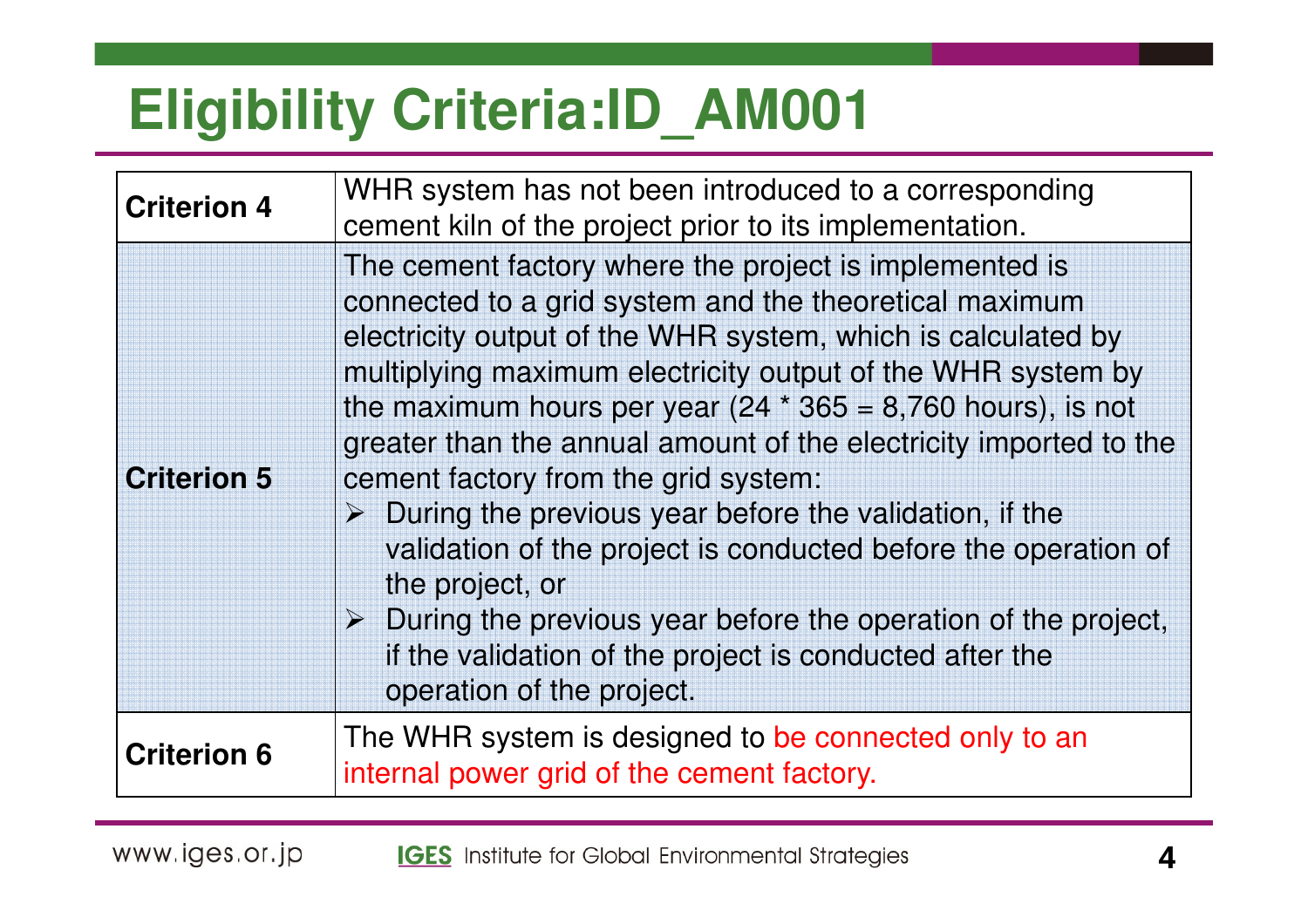### **Monitoring Parameter: ID\_AM001**

#### **Monitoring parameter are only two**

- $\checkmark$  The quantity of the electricity supplied from the WHR system to the sement preduction foollity. cement production facility
- $\checkmark$ The number of days during a monitoring period

#### **Example:**



Source: Additional Information (Power generation by waste heat recovery in cement industry (ID\_AM001)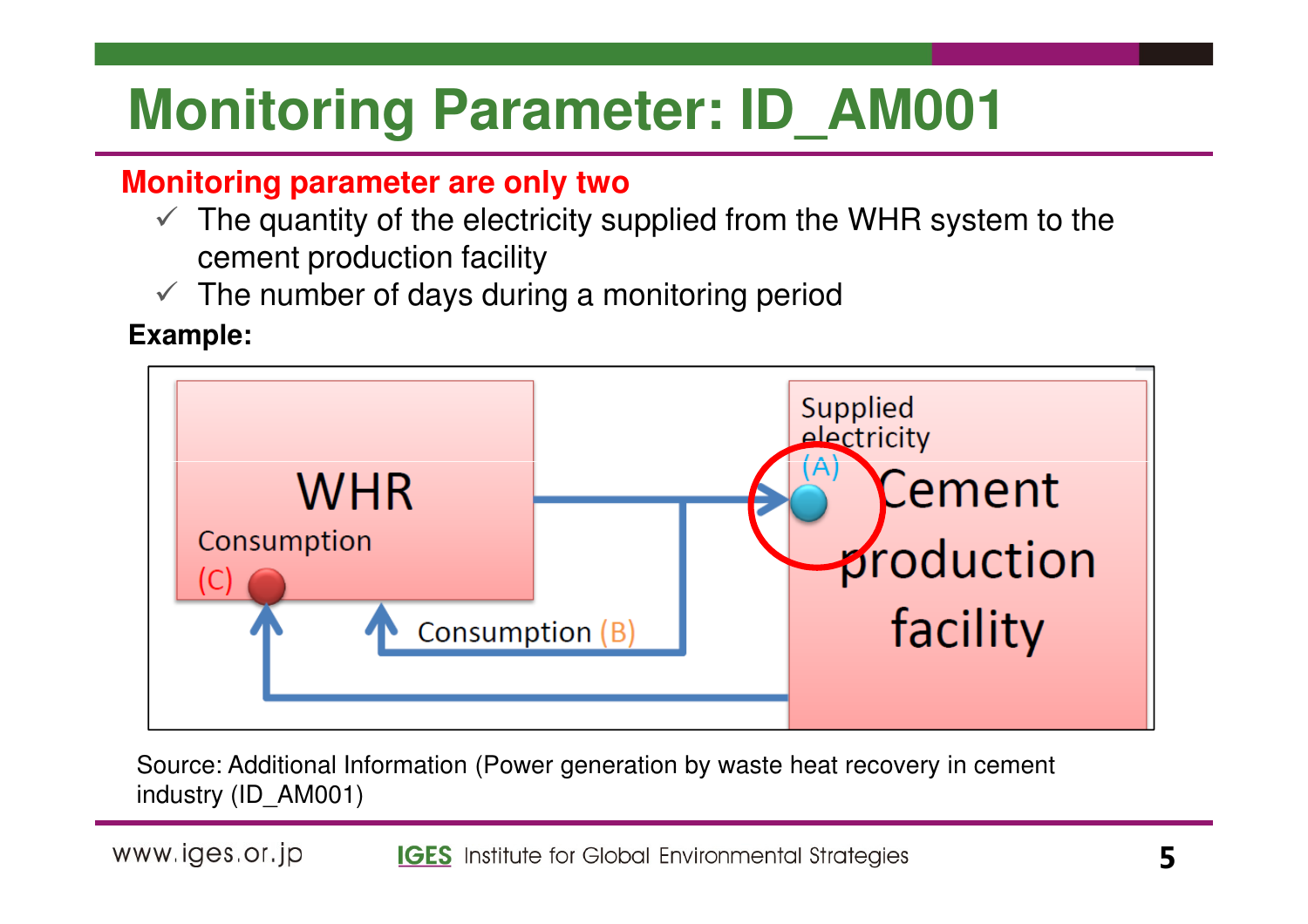#### **Emission reductions under ID\_AM001**

| <b>GHG emission</b><br>reduction measures    | Waste heat recovery (WHR) system which<br>generates electricity through waste heat<br>recovered from cement production facility.<br>Electricity generated from the WHR system<br>replaces grid electricity resulting in GHG emission<br>reductions of the connected grid system. |
|----------------------------------------------|----------------------------------------------------------------------------------------------------------------------------------------------------------------------------------------------------------------------------------------------------------------------------------|
| <b>Calculation of</b><br>reference emissions | Reference emissions are calculated from net<br>electricity generation by the project which<br>replaces grid electricity import to the cement<br>factory where the project is implemented during a<br>given time period.                                                          |
| Calculation of project<br>emissions          | Project emissions are not considered as the WHR<br>system does not utilize any fossil fuel.                                                                                                                                                                                      |